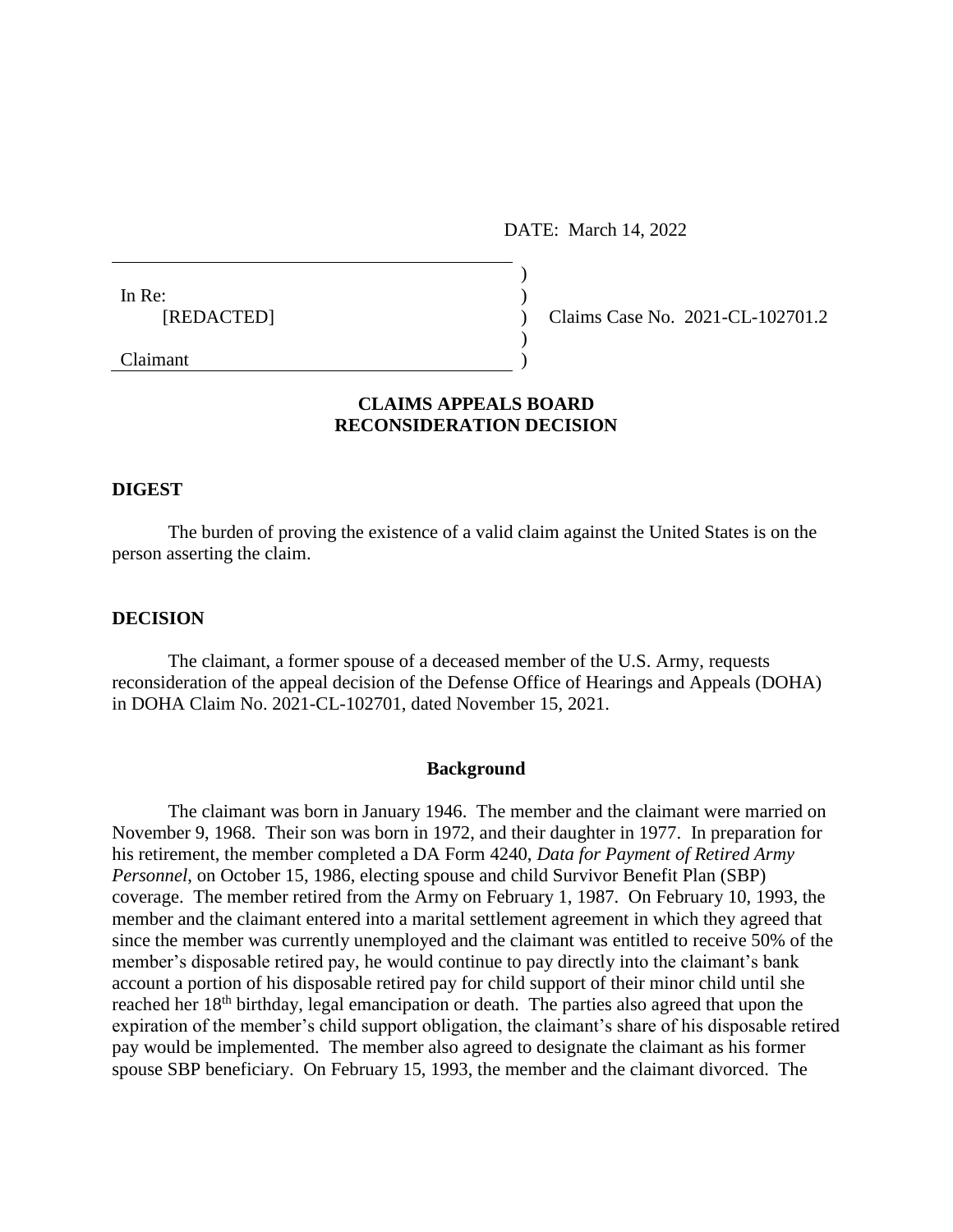divorce decree incorporated the marital settlement agreement. Specifically, in regard to the SBP annuity, the decree stated:

Survivor's Benefit Plan: The Respondent/Husband shall elect to cover the Petitioner/Wife as the survivor under his Survivor's Benefit Plan in the maximum amount permissible by law. The Respondent/Husband shall execute documents which hereafter may become necessary in order to name Petitioner/Wife beneficiary as a "former spouse" under the Plan, and the parties' children as alternate beneficiaries, and shall take no action to change said beneficiary designation thereafter. In the event that the Respondent/Husband fails to execute the necessary documents required under federal law for election of the Petitioner/Wife as a "former spouse", then this Final Judgment dissolving the marriage and adopting the terms of the Agreement shall serve as a "deemed election" of the "former spouse" as beneficiary under the Plan.

The member remarried in 1999, but was later widowed. The claimant remarried on February 24, 2001. The member's Retiree Account Statement (RAS) dated December 31, 2020, reflects that former spouse deductions under the Uniformed Services Former Spouses' Protection Act (USFSPA) were being made from his disposable retired pay in the amount of \$852.00 per month. The RAS also reflects that the member had spouse only SBP coverage for a spouse with a birthdate of January 14, 1946, the claimant's birthdate, even though they had been divorced since 1993.

On February 5, 2021, the member passed away. On February 18, 2021, the claimant submitted to the Defense Finance and Accounting Service (DFAS) a DD Form 2656-7, *Verification for Survivor Annuity*, claiming the SP annuity as the member's former spouse. On April 20, 2021, DFAS denied her claim on the basis that the member's former spouse was entitled to the SBP annuity. On June 10, 2021, the claimant appealed that denial and contacted her congressional representative. DFAS responded to the claimant's congressional representative on June 17, 2021, explaining that they mailed an incorrect SBP denial letter to the claimant on April 20, 2021, addressing the claimant as the member's surviving spouse and erroneously stating that the member's former spouse was entitled to the SBP annuity. DFAS explained that the claimant was not entitled to the SBP annuity as the member's former spouse because the member did not establish former spouse SBP coverage for the claimant, nor did the claimant make a request for a former spouse deemed election within one year of their divorce. DFAS sent the claimant a new SBP denial letter on this basis and gave her appeal rights to DOHA.

The claimant appealed DFAS's denial of her claim. In her appeal, she submitted a letter she sent to DFAS on June 16, 2000, asking DFAS the following questions: if SBP was established in 1987; who was the beneficiary of the benefits at that time; was her daughter named as the SBP beneficiary; after the divorce in February 1993, if the necessary paperwork (the divorce decree) was filed with DFAS for the SBP benefits to be changed within the timeframe allowed; and were the beneficiaries for SBP changed by the member upon his remarriage in September 1999. She also attached another letter dated June 28, 2000, enclosing documentation that she was advised to send DFAS by telephone: her DD Form 2293, *Application for Former*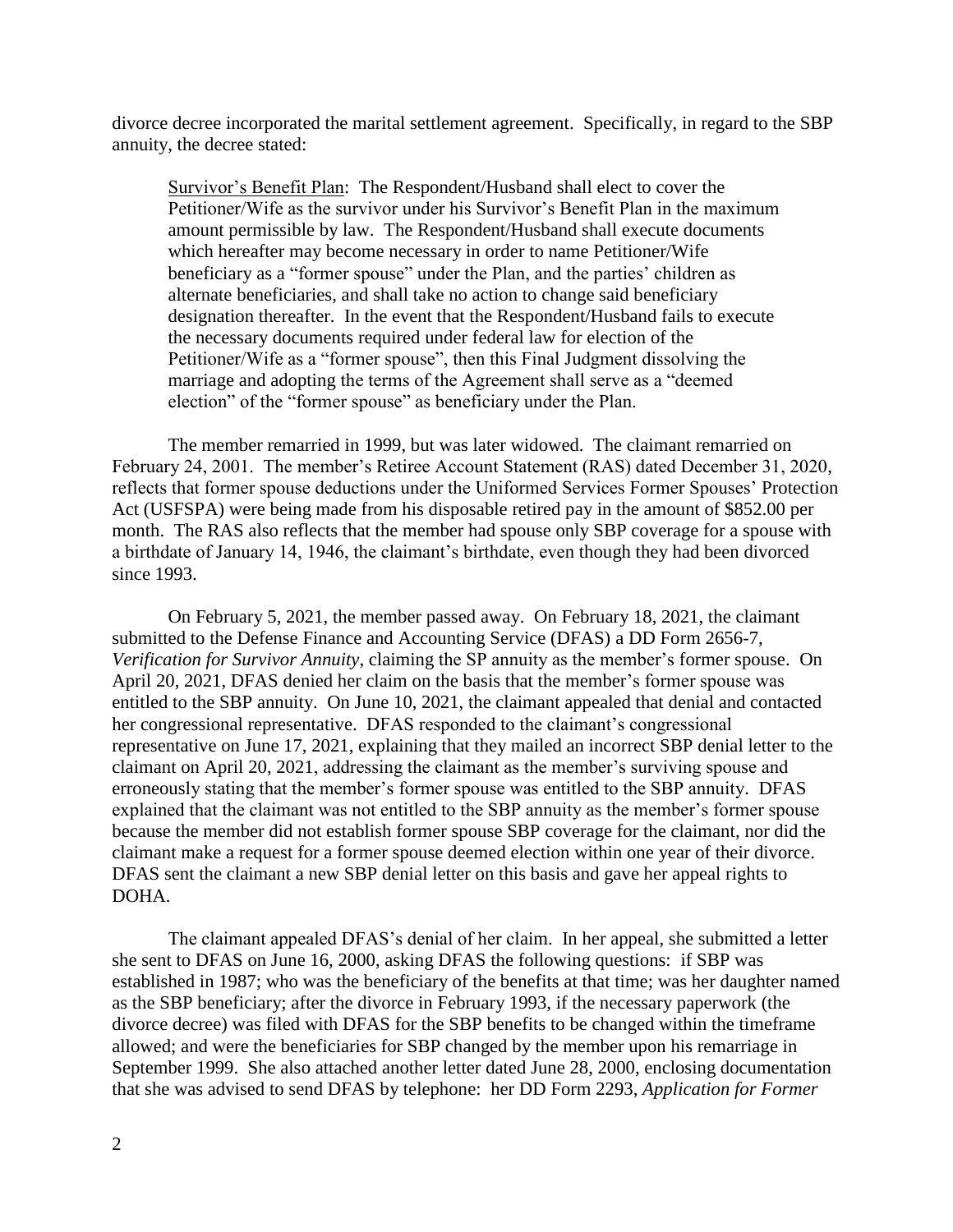*Spouse Payments from Retired Pay* signed by her on June 28, 2000; her marriage license; the marital settlement agreement and final divorce decree. She also submitted a letter she received from DFAS-HAC/CL dated July 18, 2007, responding to her request for confirmation that she was listed as the eligible beneficiary on the SBP account for the member. In that letter, DFAS stated that although there was no name or marriage date listed on the SBP account, the birth date of the beneficiary is listed as January 14, 1946, which the claimant confirmed to DFAS was her birth date. On September 16, 2021, DFAS sustained their denial of her claim on the basis that neither she nor the member requested former spouse SBP coverage for her based on the divorce decree within one year of the divorce.

The claimant submitted additional information in her rebuttal to DFAS on September 16, 2021, through her congressional representative. Of note in her rebuttal, the claimant attached a letter dated February 22, 1993, from her divorce attorney to her concerning the final divorce decree. The attorney stated that she was enclosing the court-certified documents for the claimant's personal records. The attorney also stated that the next step would be to prepare for the claimant's signature a request for former spouse payments from the member's monthly retired pay to send to DFAS. The claimant also attached a letter in response to her attorney dated March 9, 1993. In that letter, the claimant stated that she could not find a copy of her marriage certificate. She requested guidance on the appropriate forms she needed to complete the filing a quit-claim deed for her house. Further, she wanted clarification on the difference between a military qualifying order and the request for former spouse payment from the member's retired pay. The claimant also attached to her rebuttal a letter from DFAS to her dated November 2, 2000, stating that DFAS had received the claimant's application for a portion of the member's retired pay. DFAS also advised the claimant of the following:

If your divorce decree specifies that you are to be designated as a former spouse beneficiary for the Survivor Benefit Plan (SBP), you must make a "deemed election" for SBP coverage within one year of the date of your divorce directly to the Retired Pay office, DFAS-CL, Attn: Code FRB, P.O. Box 99191, Cleveland, Ohio 44199-1126.

In the DOHA appeal decision, the attorney examiner upheld DFAS's denial of the claim for the SBP annuity. He explained that although the divorce decree did require the member to make a former spouse election for the claimant; that spouse SBP coverage for the claimant ended with their divorce; and the member did not elect former spouse SBP coverage for her and the claimant did not request a deemed election within one year of their divorce. He determined that the divorce decree in this case was not submitted to DFAS until June 2000, when the claimant filed her DD Form 2293, requesting payment of her share of the member's monthly disposable retired pay.

In her request for reconsideration, the claimant references the final divorce decree that includes an Income Deduction Order for child support. She attaches as evidence that DFAS received the Income Deduction Order, signed by the judge assigned to her divorce on February 16, 1993. It does list copies to the claimant, the member and her attorney, plus an address for DFAS in Indianapolis. However, there is no evidence in the record that the marital settlement or divorce decree were sent to DFAS at this time. She states that at no time was she informed by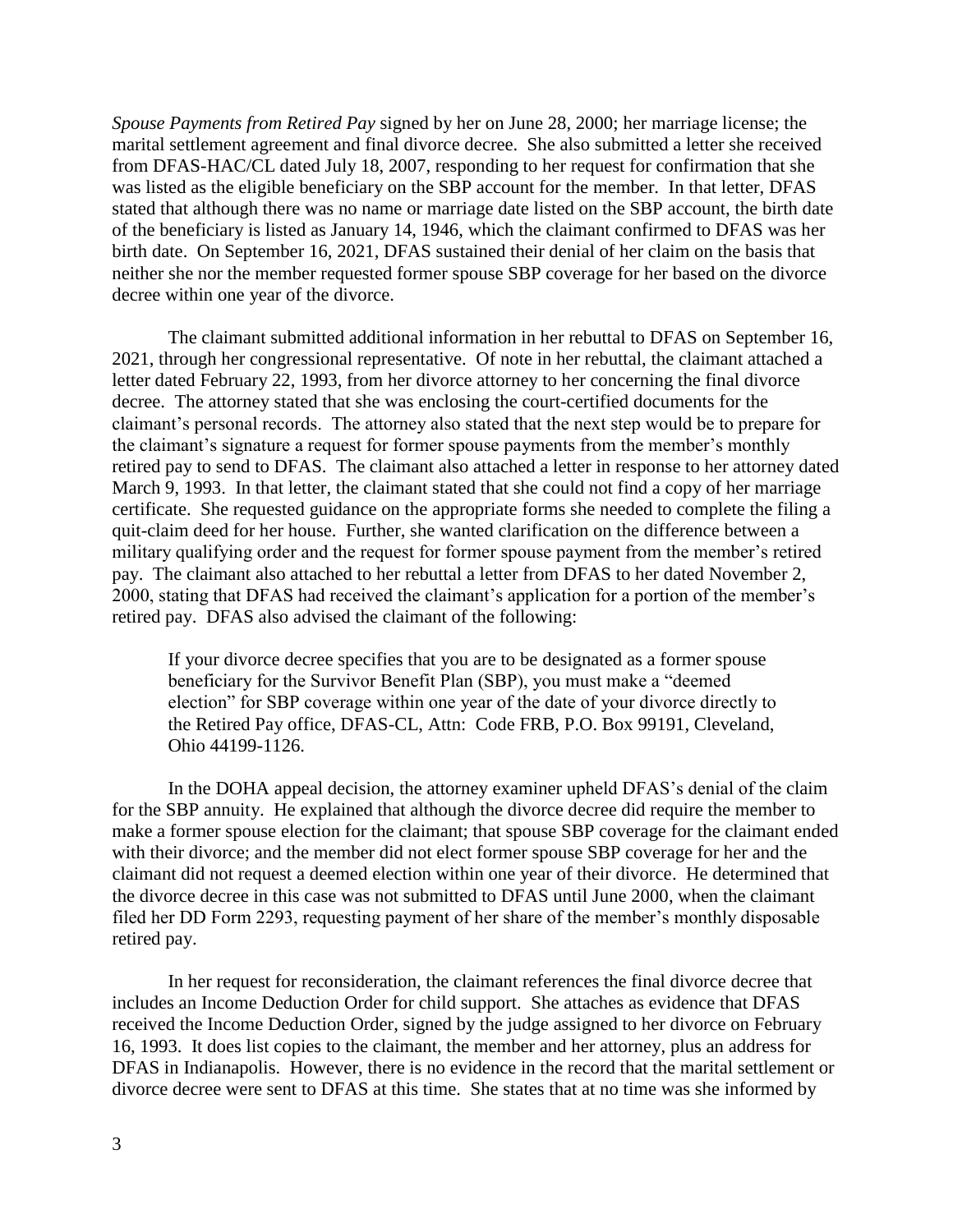DFAS that she had to provide additional forms and there is no evidence that the member was informed the one-year requirement to submit the correct forms. She states that her divorce decree in itself includes a statement concerning the deemed election for former spouse SBP coverage.

### **Discussion**

Claims against the government may be allowed only for expenses authorized by statute or regulation. *See* DOHA Claims Case No. 2021-CL-021205.2 (June 30, 2021). Therefore, DOHA must render decisions based on applicable statutes, regulations and our prior administrative decisions. The burden of proving the existence of a valid claim against the United States is on the person asserting the claim.

SBP is an income maintenance program for the survivors of deceased members of the uniformed services. *See* 10 U.S.C. §§ 1447-1455. Spousal coverage ends upon divorce. If a member divorces and wishes to provide SBP coverage for the former spouse, the member must notify DFAS in writing of the divorce and the intention to provide coverage for the former spouse, even if the former spouse was the member's spouse beneficiary immediately prior to the divorce. Former spouse coverage must be established within one year from the date of the divorce. *See* 10 U.S.C. §1448(b)(3)(A). In addition, a member may be required under the terms of a divorce decree to provide SBP coverage to the former spouse. If the member fails to do so, the former spouse has one year from the date of the divorce to request a deemed election. *See* 10 U.S.C. § 1450(f)(3).

In this case, the claimant was covered as the member's spouse SBP beneficiary from the time he elected it for her in 1986 until 1993 when their divorce ended the coverage. There is evidence that the claimant and attorney knew about the requirement to submit the proper documentation to DFAS concerning her request for direct payment from the member's monthly disposable retirement. However, there is no evidence that the member elected former spouse SBP coverage for the claimant, or the claimant requested a deemed election within one year of their divorce. DOHA has verified with DFAS that the first time DFAS became aware of the divorce was in 2000. In addition, although the claimant has provided the Income Deduction Order for child support that lists a copy would be sent to DFAS in Indianapolis, by the state court, there is no evidence that the child support order was accompanied by the divorce decree or marital settlement agreement. In fact, the Income Deduction Order specifically states that it would not become effective until the member became delinquent with his monthly child support. Under the circumstances, the record reflects that the first time DFAS received the divorce decree and martial settlement agreement was in 2000, when the claimant requested her portion of the member's disposable retired after the member's child support obligation had expired. Therefore, DFAS properly denied the claim for the former spouse SBP annuity.